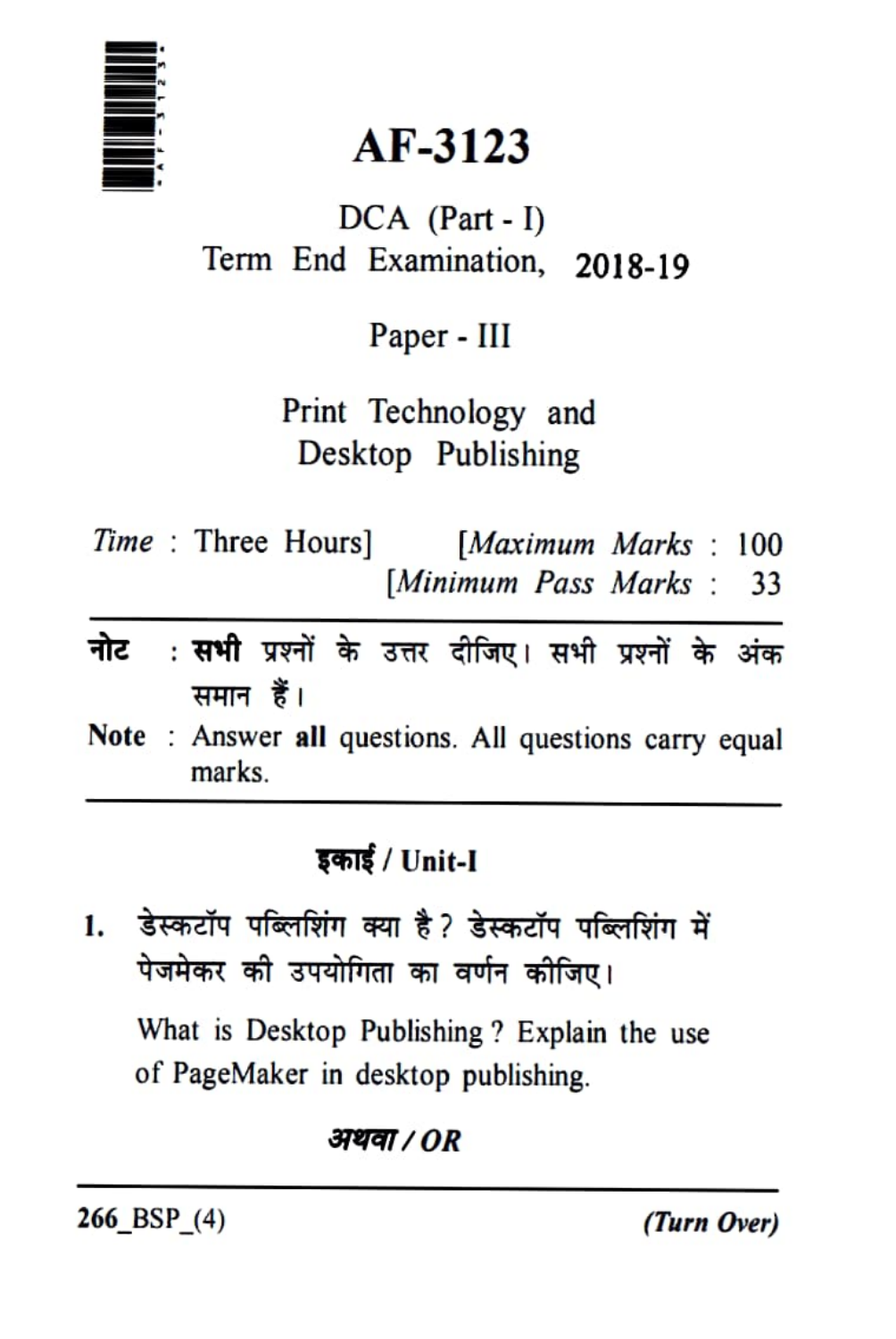ऑफसेट प्रिंटिंग से आपका क्या तात्पर्य है? ऑफसेट प्रिंटिंग की कार्यप्रणाली का वर्णन कीजिए। What do you understand by Offset Printing? Describe the working of offset printing.

#### इकाई /  $Unit-II$

- निम्नलिखित पर संक्षिप्त टिप्पणियाँ लिखिए:  $2.$ 
	- $(a)$  ऑटो फ्लो
	- $(b)$  मास्टर पेज
	- $(c)$  इप्पोर्ट एवं एक्सपोर्ट
	- (d) स्टोरी एडिटर

Write short notes on the following:

- (a) Auto flow
- (b) Master page
- (c) Import and export
- (d) Story editor

#### अथवा / OR

पेजमेकर के टूलबॉक्स में उपलब्ध सभी टूल्स का वर्णन कोजिए।

Describe all the tools available in Tool Box of PageMaker.

 $266$  BSP  $(4)$ 

(Continued)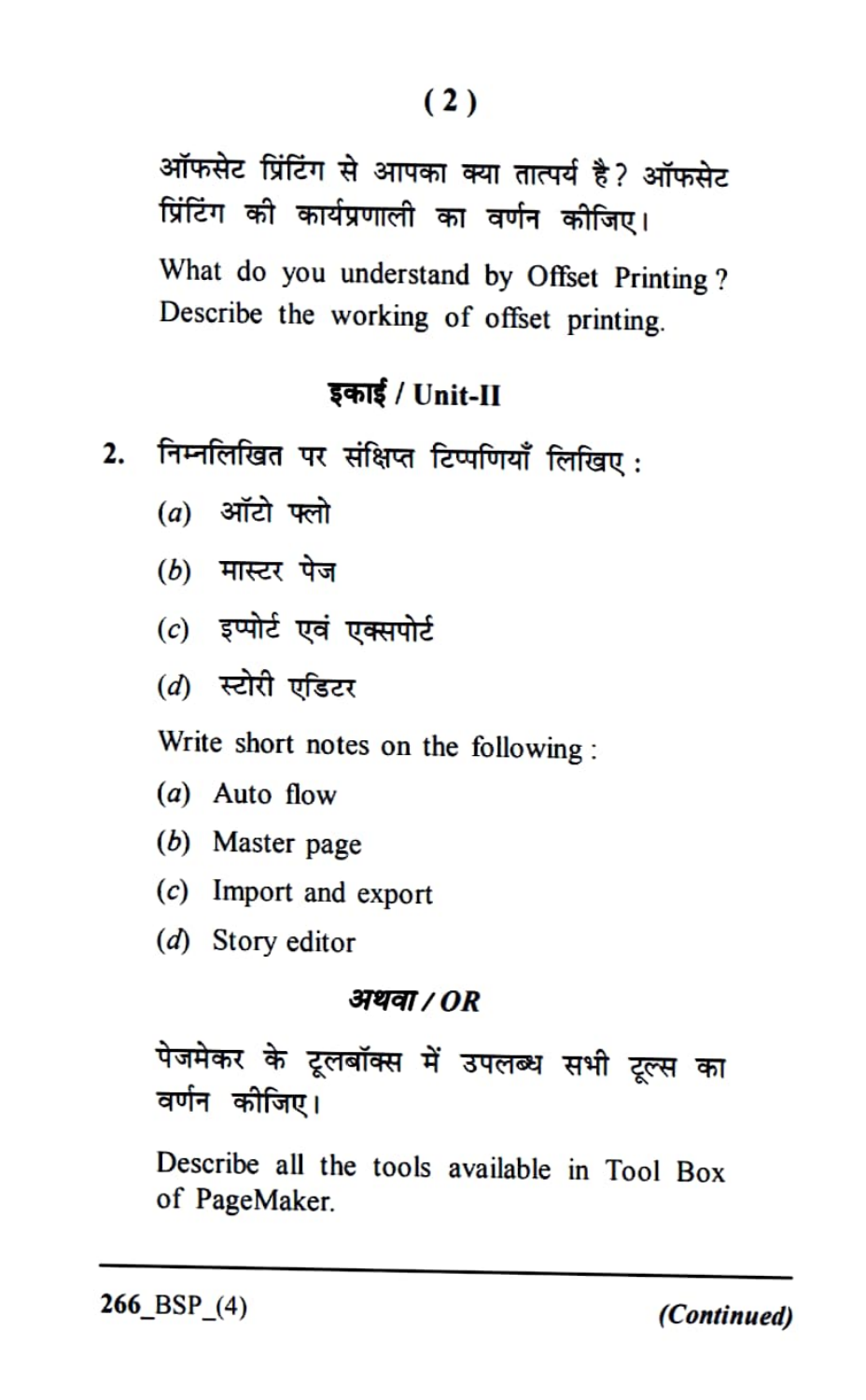#### (3)

### इकाई / Unit-III

- 3. एडॉब फोटोशॉप के निम्नलिखित टूल्स पर लेख<br>लिखिए:
	- $(a)$  सलेक्शन टूल
	- $(b)$  रबर स्टैम्प टूल
	- (c) क्लोन स्टैम्प
	- $(d)$  टैक्स्ट

Write notes on the following tools of Adobe Photoshop:

- (a) Selection tool
- (b) Rubber stamp tool
- $(c)$  Clone stamp
- $(d)$  Text

#### अथवा / OR

रिजोलूशन से आपका क्या तात्पर्य है ? इसका वर्णन कीजिए। फोटोशॉप में प्रयोग किए जाने वाले विभिन्न रिजोलुशन्स की व्याख्या कीजिए।

What do you mean by Resolution ? Describe it. Explain the various resolutions used in Photoshop.

# इकाई /  $Unit$ -IV

कोरल डॉ में ड्रॉप शेडो की क्या उपयोगिता है ? इसको  $\mathbf{A}$ टैम्पलेट में किस तरह उपयोग किया जाता है?

266 BSP (4) (Turn Over)